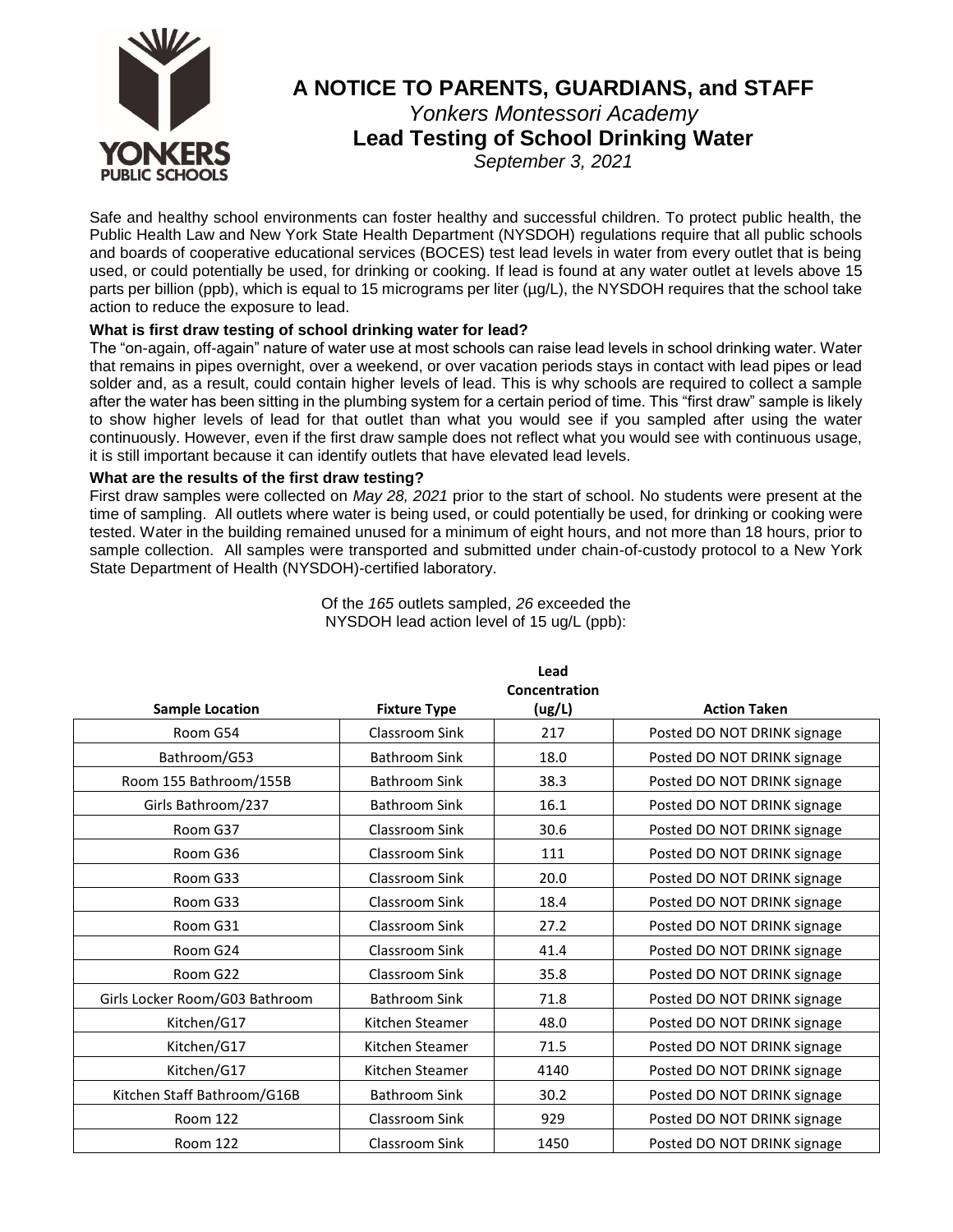|                                  | Lead<br>Concentration |        |                             |  |
|----------------------------------|-----------------------|--------|-----------------------------|--|
| <b>Sample Location</b>           | <b>Fixture Type</b>   | (ug/L) | <b>Action Taken</b>         |  |
| Room 124                         | Classroom Sink        | 24.1   | Posted DO NOT DRINK signage |  |
| Room 212A (Faculty Room Kitchen) | Kitchen Sink          | 37.1   | Posted DO NOT DRINK signage |  |
| Girls Bathroom/207               | Bathroom Sink         | 16.1   | Posted DO NOT DRINK signage |  |
| <b>Room 218</b>                  | Classroom Sink        | 59.5   | Posted DO NOT DRINK signage |  |
| Room 222                         | Classroom Sink        | 82.8   | Posted DO NOT DRINK signage |  |
| Room 222                         | Classroom Sink        | 550    | Posted DO NOT DRINK signage |  |
| Room 222                         | Classroom Sink        | 3460   | Posted DO NOT DRINK signage |  |
| Room 222                         | Classroom Sink        | 95.6   | Posted DO NOT DRINK signage |  |

### **What is being done in response to the results?**

Outlets that tested with lead levels above the action level (15 ppb) were removed from service, unless an outlet is a sink faucet needed for handwashing, cleaning or dishwashing. In that case, a sign was posted at the outlet indicating that the sink is not to be used for drinking. Outlets that tested below the action level remain in service with no restrictions. Outlets that tested above the action level will be permanently removed from service or remediated, re-tested and confirmed to be below the action level prior to being placed back in service. Future testing of all water outlets will be conducted approximately every five years as required by the NYSDOH.

### **What are the health effects of lead?**

Lead is a metal that can harm children and adults when it gets into their bodies. Lead is a known neurotoxin, particularly harmful to the developing brain and nervous system of children under 6 years old. Lead can harm a young child's growth, behavior, and ability to learn. Lead exposure during pregnancy may contribute to low birth weight and developmental delays in infants. There are many sources of lead exposure in the environment, and it is important to reduce all lead exposures as much as possible. Water testing helps identify and correct possible sources of lead that contribute to exposure from drinking water.

### **What are the other sources of lead exposure?**

Lead is a metal that has been used for centuries for many purposes, resulting in widespread distribution in the environment. Major sources of lead exposure include lead-based paint in older housing, and lead that built up over decades in soil and dust due to historical use of lead in gasoline, paint, and manufacturing. Lead can also be found in a number of consumer products, including certain types of pottery, pewter, brass fixtures, foods, plumbing materials, and cosmetics. Lead seldom occurs naturally in water supplies but drinking water could become a possible source of lead exposure if the building's plumbing contains lead. The primary source of lead exposure for most children with elevated blood-lead levels is lead-based paint.

### **Should your child be tested for lead?**

The risk to an individual child from past exposure to elevated lead in drinking water depends on many factors; for example, a child's age, weight, amount of water consumed, and the amount of lead in the water. Children may also be exposed to other significant sources of lead including paint, soil and dust. Since blood lead testing is the only way to determine a child's blood lead level, parents should discuss their child's health history with their child's physician to determine if blood lead testing is appropriate. Pregnant women or women of childbearing age should also consider discussing this matter with their physician.

### **Additional Resources**

**For more information regarding the testing program or sampling results:**

Contact Jennifer Deschaine at (914) 376-8008, or go to our school website: <https://www.yonkerspublicschools.org/drinking-water-safety>

### **For information about lead in school drinking water, go to:**

[http://www.health.ny.gov/environmental/water/drinking/lead/lead\\_testing\\_of\\_school\\_drinking\\_water.htm](http://www.health.ny.gov/environmental/water/drinking/lead/lead_testing_of_school_drinking_water.htm)

<http://www.p12.nysed.gov/facplan/LeadTestinginSchoolDrinkingWater.html>

# **For information about NYS Department of Health Lead Poisoning Prevention, go to:**

<http://www.health.ny.gov/environmental/lead/>

**For more information on blood lead testing and ways to reduce your child's risk of exposure to lead, see "What Your Child's Blood Lead Test Means"**:

<http://www.health.ny.gov/publications/2526/> (available in ten languages).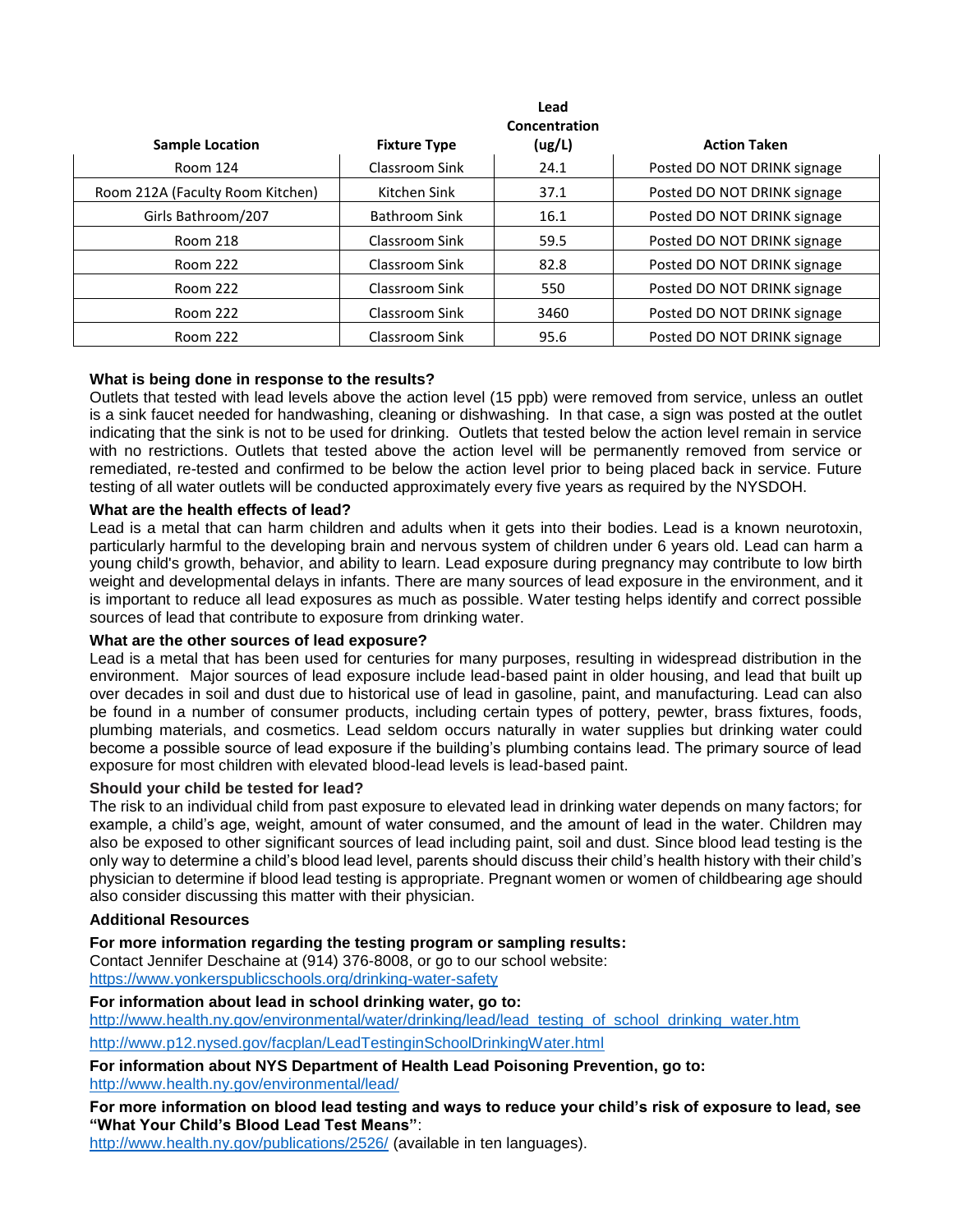

# **AVISO PARA LOS PADRES, TUTORES Y PERSONAL**  Escuela Yonkers Montessori Academy **Prueba de plomo en el agua potable de las escuelas**  August 30, 2021

Los entornos escolares seguros y saludables pueden fomentar niños saludables y exitosos. Para proteger la salud pública, las regulaciones de la Ley de Salud Pública y del Departamento de Salud del Estado de Nueva York (NYSDOH) requieren que todas las escuelas públicas y juntas de servicios educativos cooperativos (BOCES) prueben los niveles de plomo en el agua de cada toma de corriente que se esté utilizando o que pueda usado, para beber o cocinar. Si se encuentra plomo en cualquier salida de agua a niveles superiores a 15 partes por mil millones (ppb), lo que equivale a 15 microgramos por litro (µg / L), el NYSDOH requiere que la escuela tome medidas para reducir la exposición al plomo.

**¿Cuál es la primera prueba de extracción de plomo en el agua potable de las escuelas?**  La naturaleza "intermitente, intermitente" del uso del agua en la mayoría de las escuelas puede elevar los niveles de plomo en el agua potable de las escuelas. El agua que permanece en las tuberías durante la noche, durante un fin de semana o durante los períodos de vacaciones permanece en contacto con las tuberías de plomo o soldaduras de plomo y, como resultado, podría contener niveles más altos de plomo. Es por eso que las escuelas deben recolectar una muestra después de que el agua haya estado en el sistema de plomería durante un cierto período de tiempo. Es probable que esta muestra de "primera extracción" muestre niveles más altos de plomo para esa salida de lo que vería si tomara la muestra después de usar el agua continuamente. Sin embargo, incluso si la primera muestra de extracción no refleja lo que vería con el uso continuo, sigue siendo importante porque puede identificar puntos de venta que tienen niveles elevados de plomo.

# **¿Cuáles son los resultados de la primera prueba de sorteo?**

Las primeras muestras de extracción se recogieron en 28 de mayo de 2021 antes del inicio de clases. No hubo estudiantes presentes en el momento de la muestra. Se analizaron todos los puntos de venta donde se usa agua, o podría usarse potencialmente, para beber o cocinar. El agua del edificio no se utilizó durante un mínimo de ocho horas y no más de 18 horas antes de la recolección de la muestra. Todas las muestras fueron transportadas y enviadas bajo el protocolo de cadena de custodia a un laboratorio certificado por el Departamento de Salud del Estado de Nueva York (NYSDOH).

|                               |                             | de plomo |                          |  |
|-------------------------------|-----------------------------|----------|--------------------------|--|
| Ubicación de la muestra       | Tipo de accesorio           | (ug / L) | Acción tomada            |  |
| Cuarto G54                    | Fregadero De Salon De Clase | 217      | Señalización de NO BEBER |  |
| Baño / G53                    | Fregadero de Baño           | 18.0     | Señalización de NO BEBER |  |
| Cuarto 155 Baño /155B         | Fregadero de Baño           | 38.3     | Señalización de NO BEBER |  |
| Baño de Niñas/237             | Fregadero de Baño           | 16.1     | Señalización de NO BEBER |  |
| Cuarto G37                    | Fregadero De Salon De Clase | 30.6     | Señalización de NO BEBER |  |
| Cuarto G36                    | Fregadero De Salon De Clase | 111      | Señalización de NO BEBER |  |
| Cuarto G33                    | Fregadero De Salon De Clase | 20.0     | Señalización de NO BEBER |  |
| Cuarto G33                    | Fregadero De Salon De Clase | 18.4     | Señalización de NO BEBER |  |
| Cuarto G31                    | Fregadero De Salon De Clase | 27.2     | Señalización de NO BEBER |  |
| Cuarto G24                    | Fregadero De Salon De Clase | 41.4     | Señalización de NO BEBER |  |
| Cuarto G22                    | Fregadero De Salon De Clase | 35.8     | Señalización de NO BEBER |  |
| Vestuario De Niñas / G03 Baño | Fregadero de Baño           | 71.8     | Señalización de NO BEBER |  |

Del 165 puntos de venta muestreados, 26 superó el nivel de acción de plomo del NYSDOH de 15 ug / L (ppb):

**Concentración**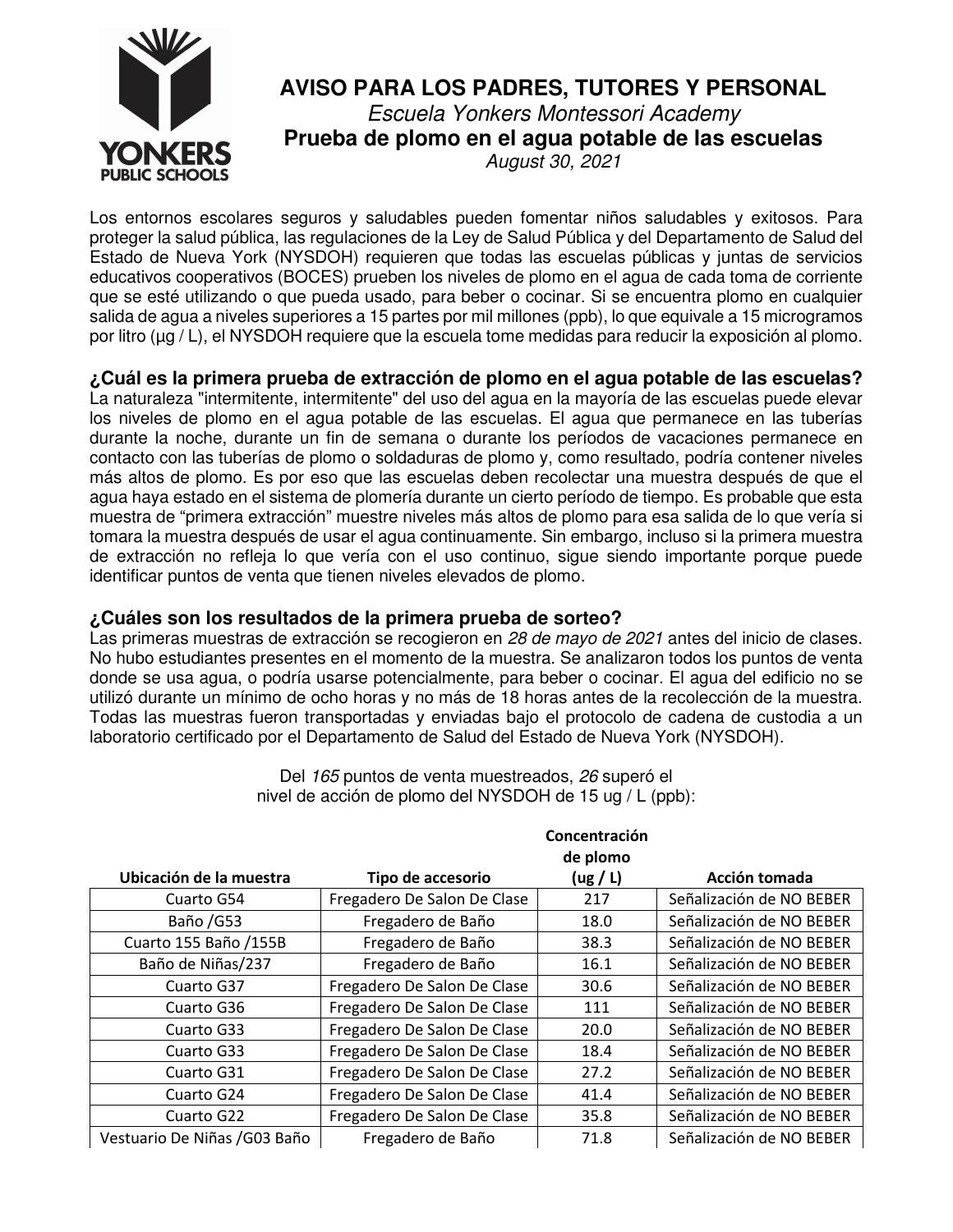|                                                  | Concentración               |          |                          |  |
|--------------------------------------------------|-----------------------------|----------|--------------------------|--|
|                                                  | de plomo                    |          |                          |  |
| Ubicación de la muestra                          | Tipo de accesorio           | (ug / L) | Acción tomada            |  |
| Cocina/G17                                       | Olla de Vapor de Cocina     | 48.0     | Señalización de NO BEBER |  |
| Cocina/G17                                       | Olla de Vapor de Cocina     | 71.5     | Señalización de NO BEBER |  |
| Cocina/G17                                       | Olla de Vapor de Cocina     | 4140     | Señalización de NO BEBER |  |
| Personal De Cocina Baño<br>/G16B                 | Fregadero de Baño           | 30.2     | Señalización de NO BEBER |  |
| Cuarto 122                                       | Fregadero De Salon De Clase | 929      | Señalización de NO BEBER |  |
| Cuarto 122                                       | Fregadero De Salon De Clase | 1450     | Señalización de NO BEBER |  |
| Cuarto 124                                       | Fregadero De Salon De Clase | 24.1     | Señalización de NO BEBER |  |
| Cuarto 212A (Cocina De La<br>Sala De Profesores) | Fregadero de Cocina         | 37.1     | Señalización de NO BEBER |  |
| Baño de Niñas/207                                | Fregadero de Baño           | 16.1     | Señalización de NO BEBER |  |
| Cuarto 218                                       | Fregadero De Salon De Clase | 59.5     | Señalización de NO BEBER |  |
| Cuarto 222                                       | Fregadero De Salon De Clase | 82.8     | Señalización de NO BEBER |  |
| Cuarto 222                                       | Fregadero De Salon De Clase | 550      | Señalización de NO BEBER |  |
| Cuarto 222                                       | Fregadero De Salon De Clase | 3460     | Señalización de NO BEBER |  |
| Cuarto 222                                       | Fregadero De Salon De Clase | 95.6     | Señalización de NO BEBER |  |

### **¿Qué se está haciendo en respuesta a los resultados?**

Los enchufes que probaron con niveles de plomo por encima del nivel de acción (15 ppb) fueron retirados del servicio, a menos que un enchufe sea un grifo de fregadero necesario para lavarse las manos, limpiar o lavar platos. En ese caso, se colocó un letrero en la salida que indica que el fregadero no se debe usar para beber. Los puntos de venta que probaron por debajo del nivel de acción permanecen en servicio sin restricciones. Los puntos de venta que se probaron por encima del nivel de acción se retirarán permanentemente del servicio o se repararán, se volverán a probar y se confirmará que están por debajo del nivel de acción antes de volver a ponerse en servicio. Las pruebas futuras de todas las salidas de agua se realizarán aproximadamente cada cinco años, según lo requiera el NYSDOH.

### **¿Cuáles son los efectos del plomo en la salud?**

El plomo es un metal que puede dañar a niños y adultos cuando entra en sus cuerpos. El plomo es una neurotoxina conocida, particularmente dañina para el cerebro y el sistema nervioso en desarrollo de los niños menores de 6 años. El plomo puede dañar el crecimiento, el comportamiento y la capacidad de aprendizaje de un niño pequeño. La exposición al plomo durante el embarazo puede contribuir al bajo peso al nacer y a retrasos en el desarrollo de los bebés. Hay muchas fuentes de exposición al plomo en el medio ambiente y es importante reducir todas las exposiciones al plomo tanto como sea posible. Las pruebas de agua ayudan a identificar y corregir posibles fuentes de plomo que contribuyen a la exposición del agua potable.

# **¿Cuáles son las otras fuentes de exposición al plomo?**

El plomo es un metal que se ha utilizado durante siglos para muchos propósitos, lo que resulta en una distribución generalizada en el medio ambiente. Las principales fuentes de exposición al plomo incluyen la pintura a base de plomo en viviendas antiguas y el plomo que se acumuló durante décadas en el suelo y el polvo debido al uso histórico de plomo en la gasolina, la pintura y la fabricación. El plomo también se puede encontrar en varios productos de consumo, incluidos ciertos tipos de cerámica, peltre, accesorios de latón, alimentos, materiales de plomería y cosméticos. El plomo rara vez se encuentra naturalmente en los suministros de agua, pero el agua potable podría convertirse en una posible fuente de exposición al plomo si las tuberías del edificio contienen plomo. La principal fuente de exposición al plomo para la mayoría de los niños con niveles elevados de plomo en sangre es la pintura a base de plomo.